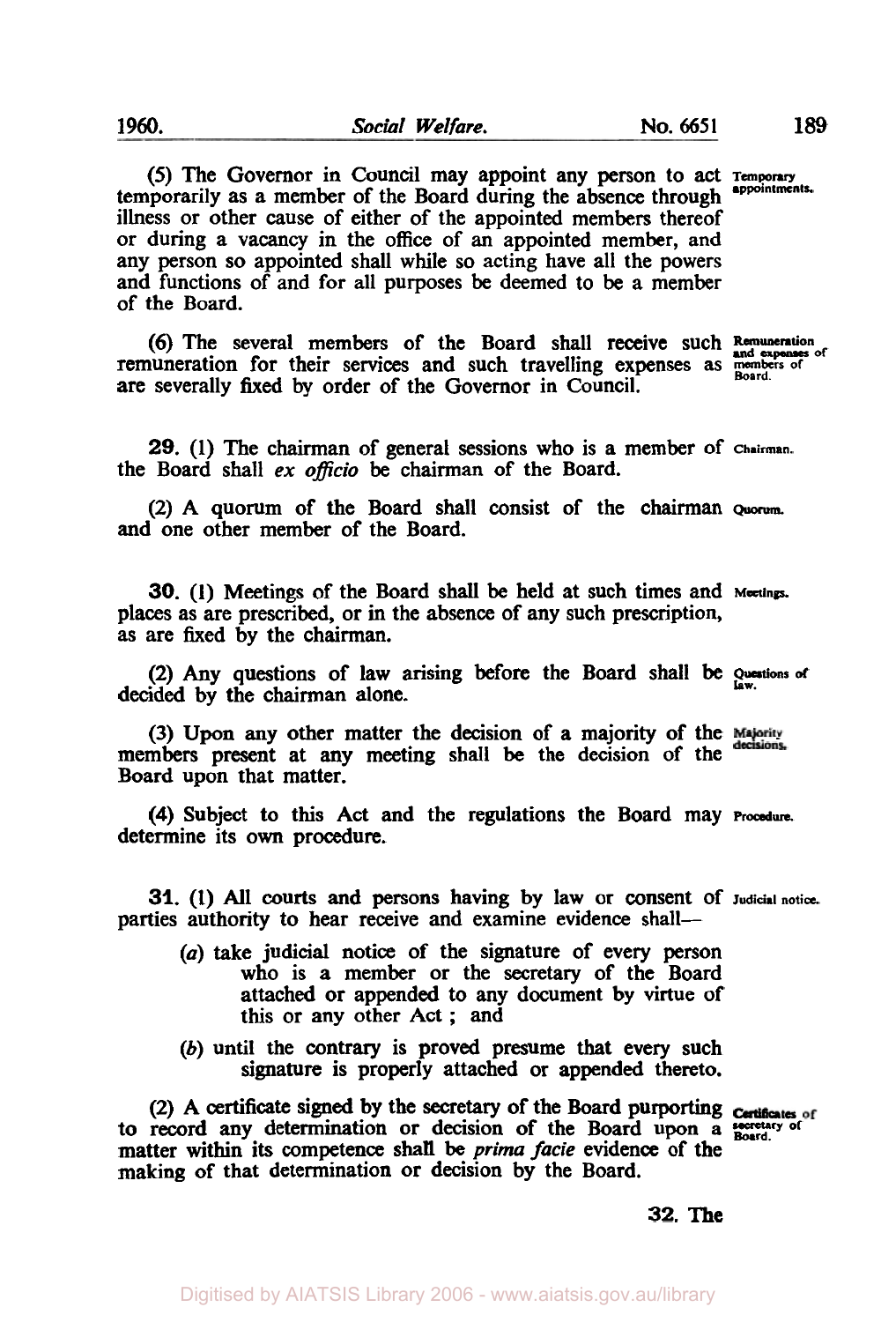**Powers duties of Board.** 

**under** 

**32.** The powers duties and functions of the Board shall be such as are prescribed by or under this or any other Act.

**Board to have 33.** For the purpose of carrying out its functions and duties under this Act the Board and the chairman thereof shall respectively have and may exercise the powers conferred by sections seventeen to twenty-one of the *Evidence Act* **1958** upon commissioners under a commission issued **by** the Governor in Council and upon the president or chairman of such a commission and the provisions of the said sections with the necessary modifications shall apply to and in relation to the Board and the chairman thereof accordingly.

**saving of Board from**  members **of liability.** 

*34.* **No** member of the Board shall be liable to any action or suit whatsoever in respect of any act or thing done or omitted to be done in the exercise or purported exercise of any power or duty conferred or imposed on the Board or on any member **or**  members **of** the Board by or under this or any other Act.

**Annual 35. (1)** The Board shall once in every year within such period **as** is prescribed make to the Minister a report as to-

- *(a)* the number of persons released **on** parole during the prescribed period of twelve months and the number returned to youth training centres upon cancellations of parole during the said period ; and
- (b) the operation and activities of the Board and of youth parole officers generally during the said period of twelve months.

**(2)** The Board **shall,** whenever **so** required in writing, furnish to the Minister a report upon any **special** matter relating to the

Special reports.

*officers.* 

Youth **Parole 36.** (1) Subject **to** the Public Service Act **1958** there shall be **appointed a** chief youth parole officer and such other stipendiary youth parole officers **as** the Governor in Council **thinks** necessary for the purposes **of this Act.** 

exercise of any power' or function of the Board.

**control** *of officers.* 

**Direction and (2)** The chief youth parole officer and **all** other youth parole **youth parole** officers **shall** in relation to any parole order **be** subject to **direction** by the Board, but **shall** otherwise be under the **control**  of the Director-General and all stipendiary youth parole officers shall be under the immediate control **of** the chief youth parole officer.

 $(3)$  The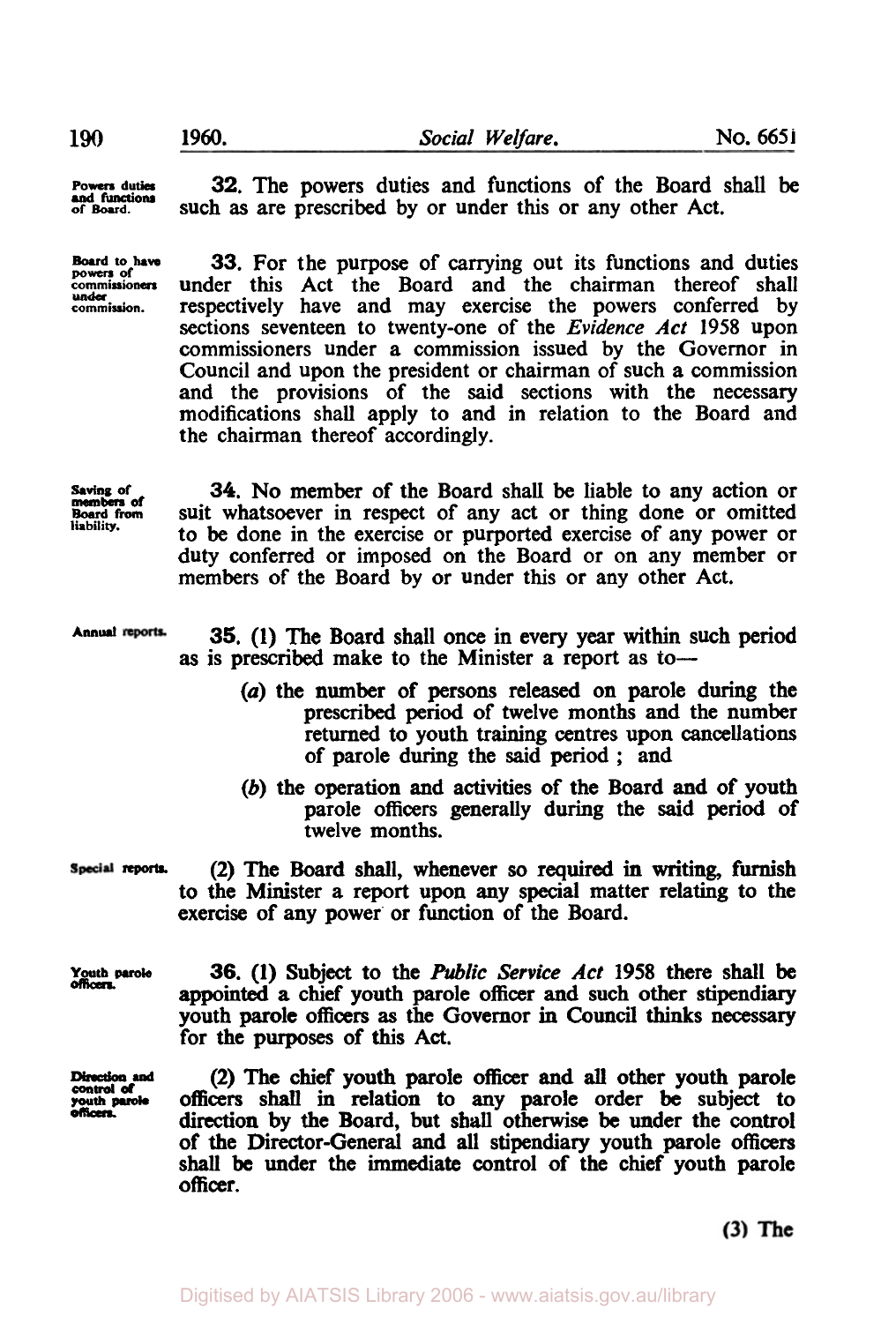(3) The functions powers and duties of the chief youth parole Functions officer and of stipendiary youth parole officers shall be as duties of youth prescribed by **this** Division and the regulations thereunder. **parole** 

**37.** Every young person sentenced by any court to **be** *Young persons in youth*  detained in a youth training centre shall thereupon become and **training**  be subject to the jurisdiction of the Board. **CALL CONS** CONTINUES subject

**38.** (1) Where immediately before the commencement of this Young persons Act any young person within the meaning of this Act is imprisoned transferred to in a gaol he shall upon the said commencement unless the Adult centre. Parole Board considers it inappropriate **so** to do having regard **to** the nature of the offence for which such young person is imprisoned and to his age character and antecedents be transferred to a youth training centre.

(2) Upon the recommendation of the Adult Parole Board or the Director-General that it is appropriate in the interests of any young **person** imprisoned in a gaol that he should be transferred to a youth training centre the Minister may direct that such young person be transferred to a youth training centre and thereupon such young person shall be **so** transferred.

(3) The provisions of sub-section (3) of section twelve of this Act shall, **so** far **as** applicable, apply to any transfer pursuant to the provisions of this section.

**39.** Where immediately before the commencement of this **Act** Young persons under committal any young person within the meaning of this Act is under **to Children's** committal pursuant to the provisions of section twenty-eight of  $_{\text{Department of}}^{\text{Weltare}}$ the *Children's Court Act* 1958 to the care of the Children's **a** juvenile Welfare Department or to a juvenile school he shall upon the **detained** in a Welfare Department or to a juvenile school he shall upon the **youth** training said commencement be deemed to be detained in a youth training centre. centre **as** if' such committal was a sentence of detention in a youth training centre and shall thereupon become and be subject to the jurisdiction of the Board.

*40.* Any young person transferred from a gaol to a youth **Young persons**  this Act shall thereupon become and be subject to the jurisdiction centres to be of the Board for the unexpired portion of **his** term of **Youth Parole Board**  imprisonment in all respects as if the sentence of imprisonment imposed upon **him** was a sentence of detention in a youth training centre : Provided that where a minimum term has been fixed in relation to such young person pursuant to the provisions of section five hundred and thirty-four of the *Crimes Act* **1958** he shall not be eligible to be released on parole by the Board until he has **served**  such minimum term either in a gaol or a youth training centre or both in a gaol and a youth training centre. **transferred to** training centre pursuant to the provisions of section thirty-nine of **youth training** 

Parole **Board**.

*41.* **(1) The**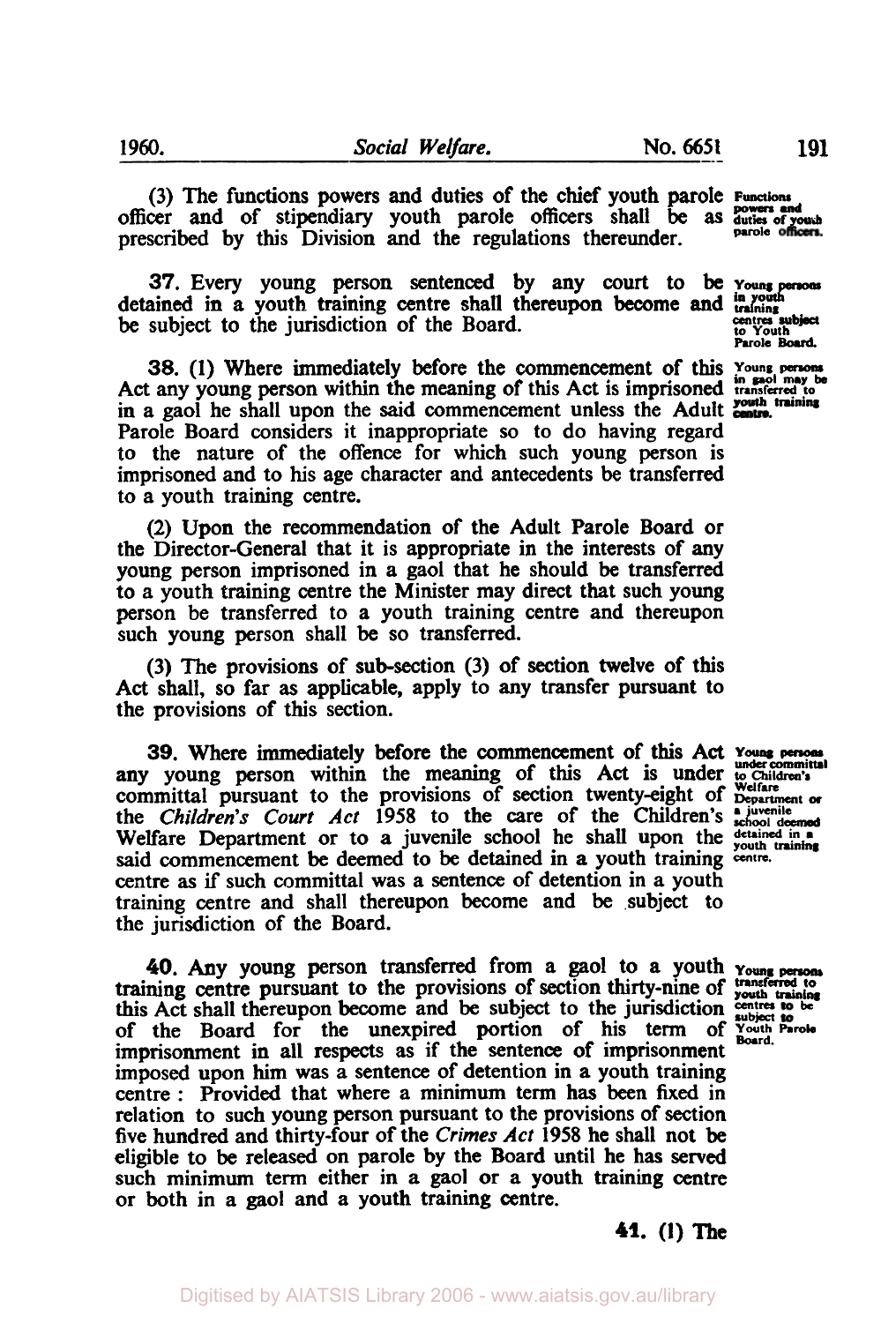**Release on parole from youth training centre.** 

**Requirements of parole order.** 

**Assignment of youth parole officers.** 

**Trainees on parole deemed still under sentence.** 

*41.* (1) The Board may in its discretion by order in writing (hereinafter called a "parole order") direct that any young person detained in any youth training centre (hereinafter called a "trainee") be released on parole at the time specified in the order and he shall be released accordingly :

Provided that the Board may revoke amend or vary any parole order before the trainee has been released thereunder, and any order **so** amended or varied shall apply accordingly.

(2) Any trainee so released shall during the period from **his**  release until the expiration of the period of **his** detention (hereinafter called the " parole period ") be under the supervision of a youth parole officer and shall comply with such requirements **as** are specified in the parole order in accordance with the regulations.

(3) The chief youth parole officer shall assign a youth parole officer to supervise the trainee during the parole period and may from time to time so assign another youth parole officer in lieu of the youth parole officer previously assigned.

*42.* If the parole period elapses without the making by the Board of an order cancelling the trainee's parole or the commission by the trainee, whether in Victoria or elsewhere, of any offence for which he is sentenced to imprisonment or detention (whether during or after the parole period) the trainee shall be regarded as having served his period of detention and shall *ipso facto* be wholly discharged therefrom ; but until the parole period **so**  elapses or until he is otherwise discharged from his sentence of detention, a trainee released on parole shall be regarded as being still under sentence and **as** not having suffered the detention to which he was sentenced.

**Cancellation or of the Board. parole by order** 

**Cancellation of parole by conviction.** 

**43.** (1) Where a trainee is released on parole **as** aforesaid the Board may **in** its discretion at any time before the expiration of the parole period by order cancel **his** parole.

(2) Where the trainee is sentenced to a term of imprisonment or to a further period of detention in a youth training centre in respect of any offence committed during the parole period, whether in Victoria or elsewhere, **his** parole shall ipso *facto* be cancelled notwithstanding that the parole period may already have elapsed.

Warrant for (3) Where a trainee's parole is cancelled by order of the return of Board or he is sentenced to a further period of detention in a *trainion* vouth training centre the Board may, whenever necessary, by Board or he is sentenced to a further period of detention in a **youth centre. training** youth training centre the Board may, whenever necessary, **by**  warrant signed by any two members of **the** Board authorize **any**  member of the police force or other officer to apprehend the

trainee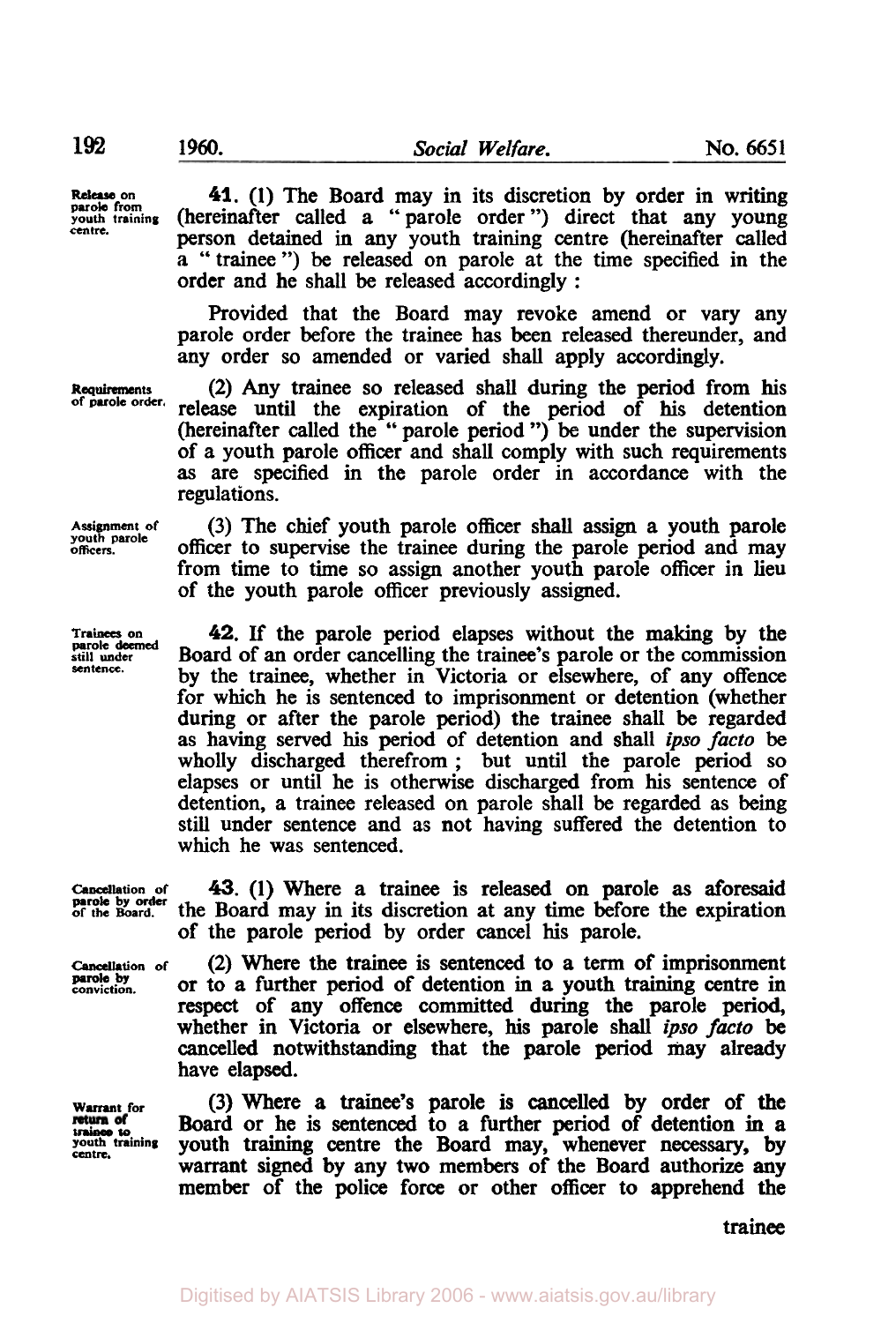trainee and return him to a youth training centre to serve the unexpired portion of the period of his detention, and such warrant shall be sufficient authority for his apprehension and return to a youth training centre accordingly.

**(4)** Where a trainee's parole is cancelled the original warrant **where parole**  of commitment or other authority for his detention shall again be **cancelled time on parole not to**  in force and no part of the time between his release on parole  $\frac{count}{of}$  sentence. and his recommencing to serve the unexpired portion of the period of his detention shall be regarded **as** time served in respect of that period : Provided that in any *case* where sub-section (I) of section forty-eight of this **Act** applies the warrant or other authority shall in all respects be regarded **as** and taken to be a warrant or other authority for committal of the trainee to gaol.

*44.* The Board may again release a trainee on parole **Authority to**  notwithstanding that his parole **has** been cancelled on any prior **parole more release on**  occasion or occasions under the foregoing provisions of this **than once.**  Division in respect of the same period of detention.

*45.* Where **a** trainee undergoing a sentence of detention in a *Sentences of detention may*  youth **training** centre is convicted of another offence by any court **be** made and sentenced to a further period of detention in a youth training concurrent or control to a further period of detention in a youth training concurrent or certain cases. centre the Court in passing the subsequent sentence may direct that the detention imposed thereby be made concurrent with or cumulative upon the period of the prior sentence but in the absence of any such direction the period of the subsequent sentence shall be cumulative upon the period of the prior sentence.

*46.* No young person who is convicted of any offence **Young person in**  whilst he is serving a term of imprisonment of more than three months or which is committed whilst he is on parole from a **on parole from**  gaol pursuant to the provisions of Part IV. of the *Crimes Act* a gaol not to be 1958 shall be sentenced to be detained in a youth training centre detention. for any such offence.

*47.* (I) Where a trainee (whether undergoing detention or on *Where trainee sentenced to*  parole) is sentenced to a term of imprisonment in respect of any imprisonment offence the Board may direct that the trainee shall serve the **order** him **to,**  unexpired portion of the period of his detention **as** imprisonment **detention in**  serve unexpired in a gaol in addition to the term of imprisonment imposed and said. thereafter the trainee shall be subject to the jurisdiction of the Adult Parole Board **as** if the period of detention served by him prior to such sentence or **his** release on parole by the Board had been a minimum term fixed pursuant to the provisions of section five hundred and thirty-four of the *Crimes* Act 1958 and the parole order pursuant to which he was released was an order of the Adult Parole Board.

**10009/60.-s (2)** 

**193** 

**gaol**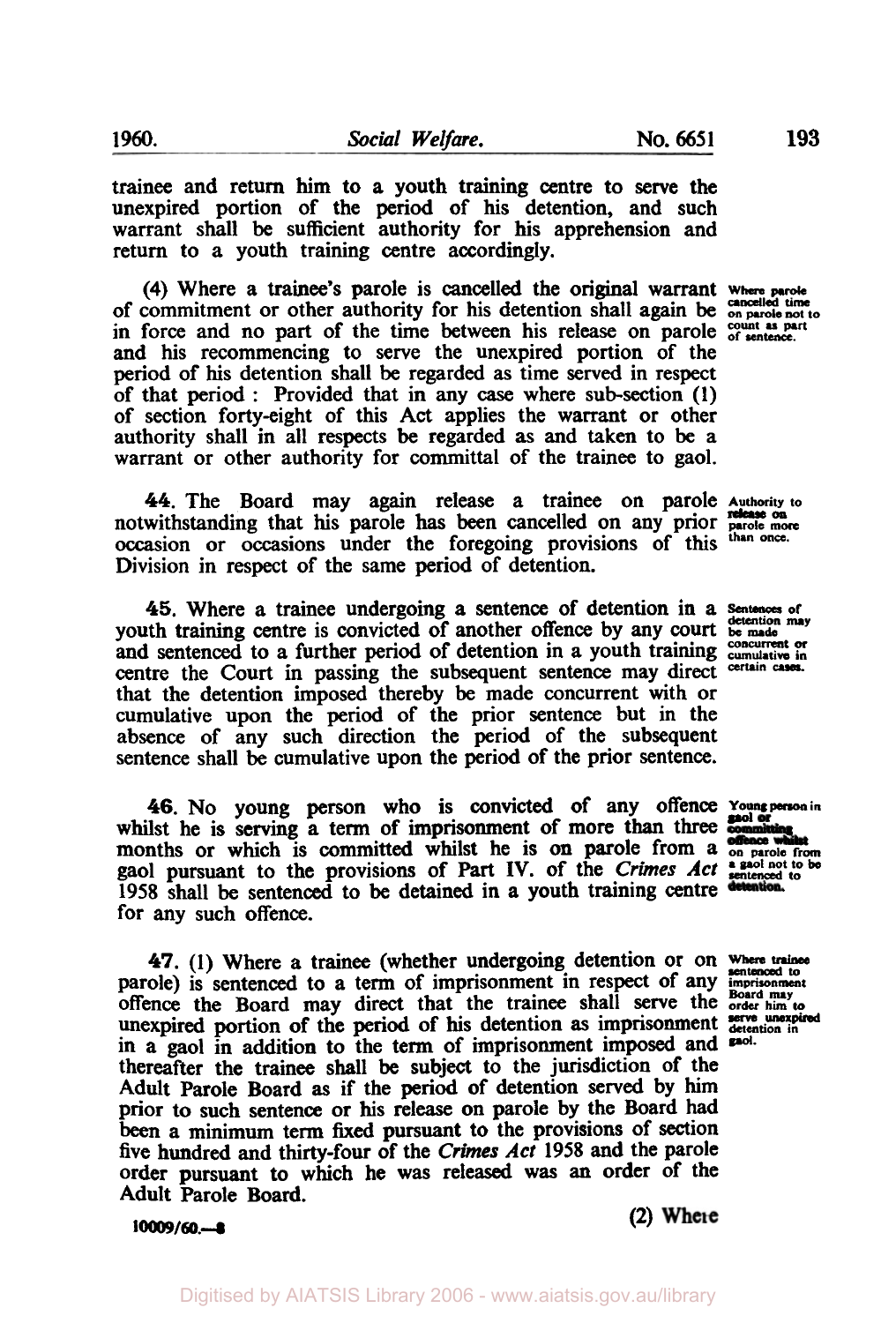**Suspension of** (2) Where during the service of any sentence of detention in

**Suspension of**<br>**service of**<br>detention whe **trainee imprisonment.** 

**of Board to transfer trainees to gaol for unexpired detention. period, of** 

a youth training centre any young person is sentenced by any **sentenced to** court to a term of imprisonment service of such sentence of detention shall be suspended until he has served the sentence of imprisonment in accordance with the provisions of section five hundred and thirty-five of the *Crimes* Act 1958.

**Power to 48.** (1) Upon the recommendation of the Board that it is <br> **Power to** must appropriate, having regard to the antecedents and behaviour of *48.* (1) Upon the recommendation of the Board that it is any young person of or over the age of sixteen years detained in any youth training centre, that he should be transferred to a gaol to serve the unexpired portion of the period of his detention as imprisonment the Minister may direct that such young person be transferred to a gaol to serve the unexpired portion of the period of **his** detention as imprisonment and thereupon such young person shall be so transferred.

> (2) The provisions of sub-section (3) of section twelve of this Act shall, so far **as** applicable, apply to any transfer pursuant to the provisions of this section.

> (3) Any young person transferred to a gaol pursuant to the provisions of this section shall become and be subject to the jurisdiction of the Adult Parole Board as if the period of detention served by him prior to such transfer had been a minimum term fixed pursuant to the provisions of section five hundred and thirty-four of the *Crimes Act* **1958.**

## **DIVISION 7.-MISCELLANEOUS PROVISIONS.**

**49.** (1) Every person who without lawful authority or excuse-

- **with youth inmates training of** *(a)* holds or attempts to hold any communication with any ward of the Branch in any reception centre children's home or school or with any trainee in any youth training centre or any inmate of a remand centre ;
- (b) enters any such reception centre children's home or school or any building yard or ground belonging thereto and does not depart therefrom when required so to do by any person for the time being in charge thereof ;
- *(c)* delivers or in any manner attempts to deliver to any such ward trainee or inmate or introduces or attempts to introduce or causes to be introduced into any reception centre children's home school youth training centre or remand centre any article or thing not allowed **by** the regulations ;
- (d) in any manner takes or receives from any ward trainee or inmate for the purpose of conveying out of or

taking

**Penalty for<br>communicating<br>with inmates of<br>youth training trafficking,** &c.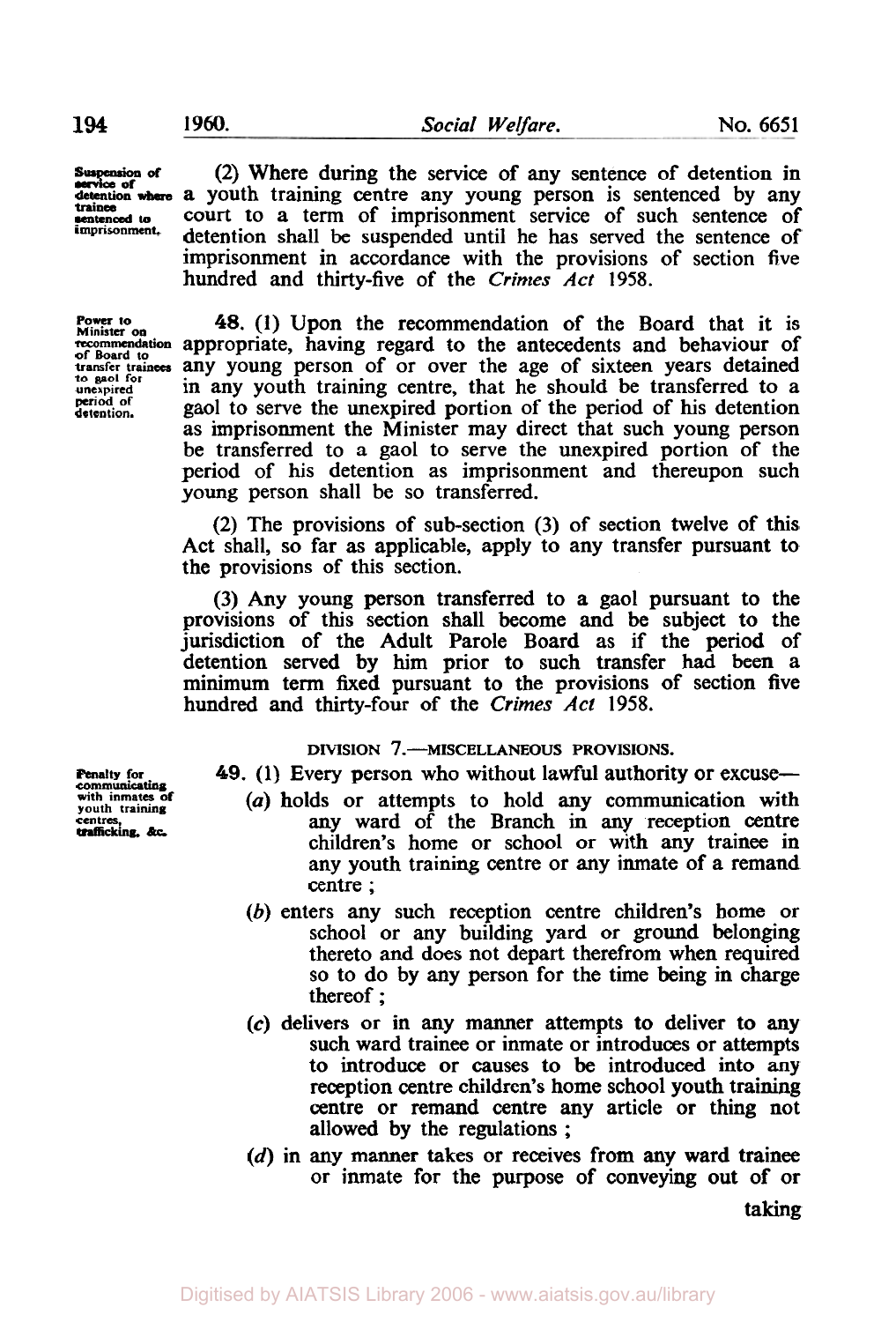taking away from any reception centre children's home school youth training centre or remand centre any article or thing whatsoever without the consent of the Director-General ;

- **(e)** delivers or causes to be delivered to any other person any article or thing whatsoever for the purpose of being introduced or conveyed as aforesaid or secretes or leaves upon or about any place where any such ward trainee or inmate is usually employed or detained any article or thing whatsoever for the purpose of being found or received by any such ward or inmate ;
- *(f)* at any time or in any manner contrary to the regulations conveys to or causes to be conveyed to any such ward trainee or inmate any article or thing whatsoever ; or
- **(g)** lurks or loiters about any reception centre children's home school youth training centre or remand centre for any of the purposes aforesaid-

shall be liable to **a** penalty of not more than One hundred pounds.

(2) Every person who without lawful authority or excuse enters any youth training centre or remand centre may be apprehended by any member of the **police** force or officer of the Branch without warrant and may by such member or officer be detained and kept in safe custody until he can be brought before a court of petty sessions which may hear and determine such offence ; and every such offender shall be liable to a penalty of not more than One hundred pounds or to imprisonment with or without hard labour for a term of not more than six months or to both such penalty and imprisonment.

*50.* **(1)** The Director-General may at any time order that any **Director-General may**  ward of the Branch or other person lawfully in his custody be *order persons* in examined to determine his medical physical or mental medically examined.

(2) The Minister, the Director-General or any person authorized Consent to by the Minister in that behalf and notwithstanding the objection on persons of any parent may consent to any surgical or other operation upon **custody of the**  any person under the age of eighteen years lawfully in the custody General. of the Director-General which he is advised by a legally qualified medical practitioner is necessary in the interest of the health or welfare of any such person.

(3) Arrangements may be made between the Minister and the Minister of Health whereby any necessary medical dental **medical. dental**  psychiatric and pharmaceutical **services** may be provided for any *services.* **&c.**  persons whatsoever in the custody care or control of the Director-General or the Branch or such voluntary organizations persons or classes of persons **as** are prescribed.

**51. (1)** The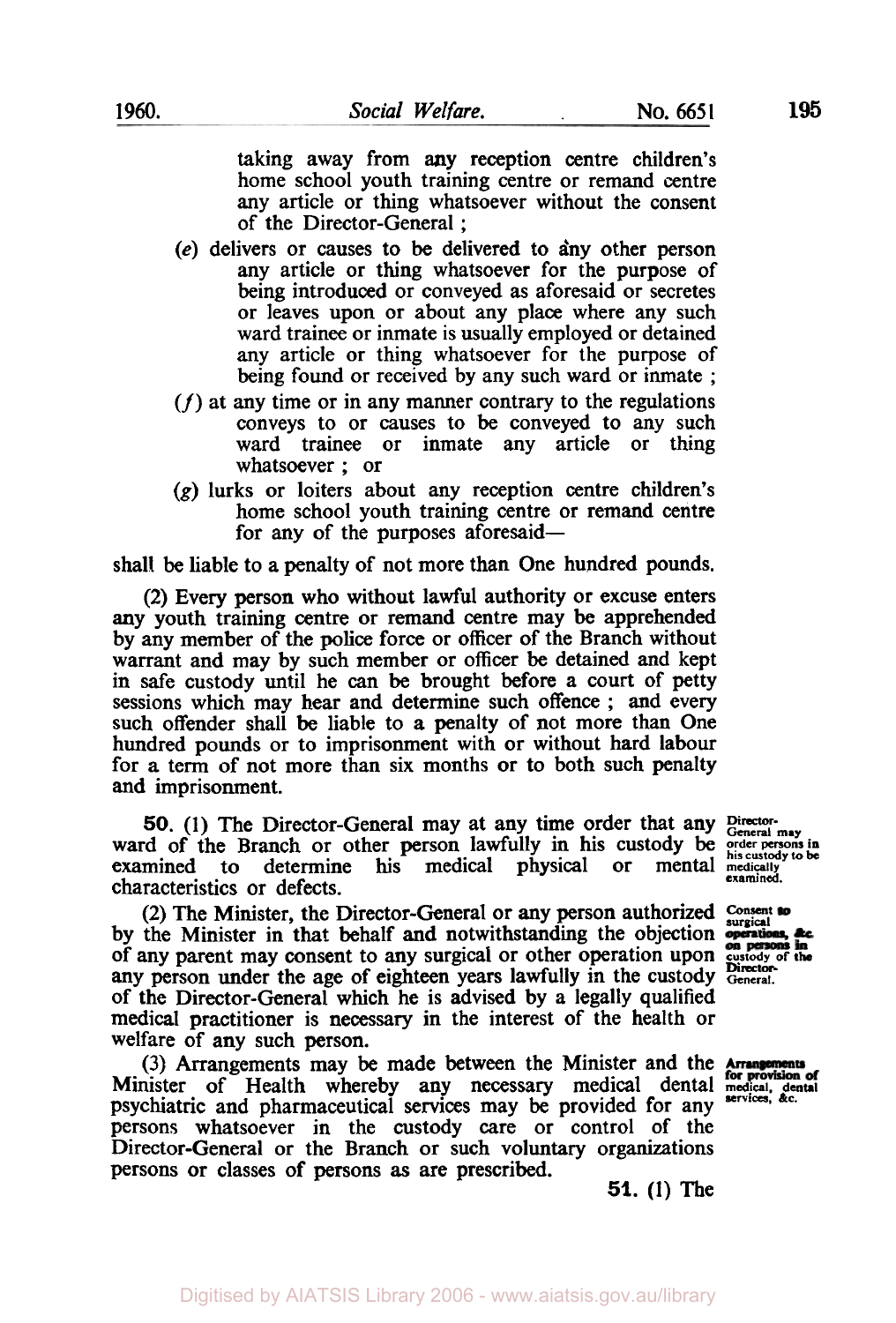**Director-** *General* **may 51.** (1) The Director-General may, as he thinks fit, by **permit tempor-** writing under his hand permit any person in his legal custody to any leave to in temporarily leave. with or without escort or supervision, the place any person in temporarily leave, with or without escort or supervision, the place where he is imprisoned detained or held in custody.

> (2) Any permit under this section may contain such conditions limitations or restrictions as the Director-General thinks proper.

> (3) Any person permitted temporary leave in accordance with the provisions of this section shall during such temporary leave be deemed to continue to be in legal custody.

> **(4)** Any person who fails to return to the place of custody from which he was **so** released or is guilty of any contravention of or failure to comply with any other condition limitation or restriction contained in any such permit shall be deemed to have escaped from legal custody.

*Obstruction* **52.** Every person who obstructs or hinders the Director-General *the execution of or any officer of the Branch in the execution of his duties under**b**in**c***.** their duties an this Act shall be guilty of an offence against this Act.

**General offences**<br>and **penalties**.

**53.** (1) Every person who contravenes or fails to comply with any of the provisions of this Act or the regulations shall for every such contravention or failure be guilty of **an** offence against this Act.

**(2)** Every person **guilty** of an offence against *this* Act for which no penalty is specially provided **shall** be liable to a penalty of not more than Fifty pounds.

**Regulations.** *54.* (1) The Governor in Council may make regulations for or with respect to-

- *(a)* meetings of the Training Council and fees and allowances to be paid to members thereof ;
- (b) prescribing courses of instruction and training **necessary**  to qualify for certificates of qualification issued by the Training Council ;
- **(c)** prescribing fees to be **paid-** 
	- (i) by persons attending lectures **classes courses**  schools and other activities conducted by the Branch ;
	- (ii) by **candidates** at examinations **conducted** by the Training Council and for the issue of diplomas and certificates of competency ;
	- **(iii)** for the provision of any **services** to be rendered by any Division of the Branch ;

(d) prescribing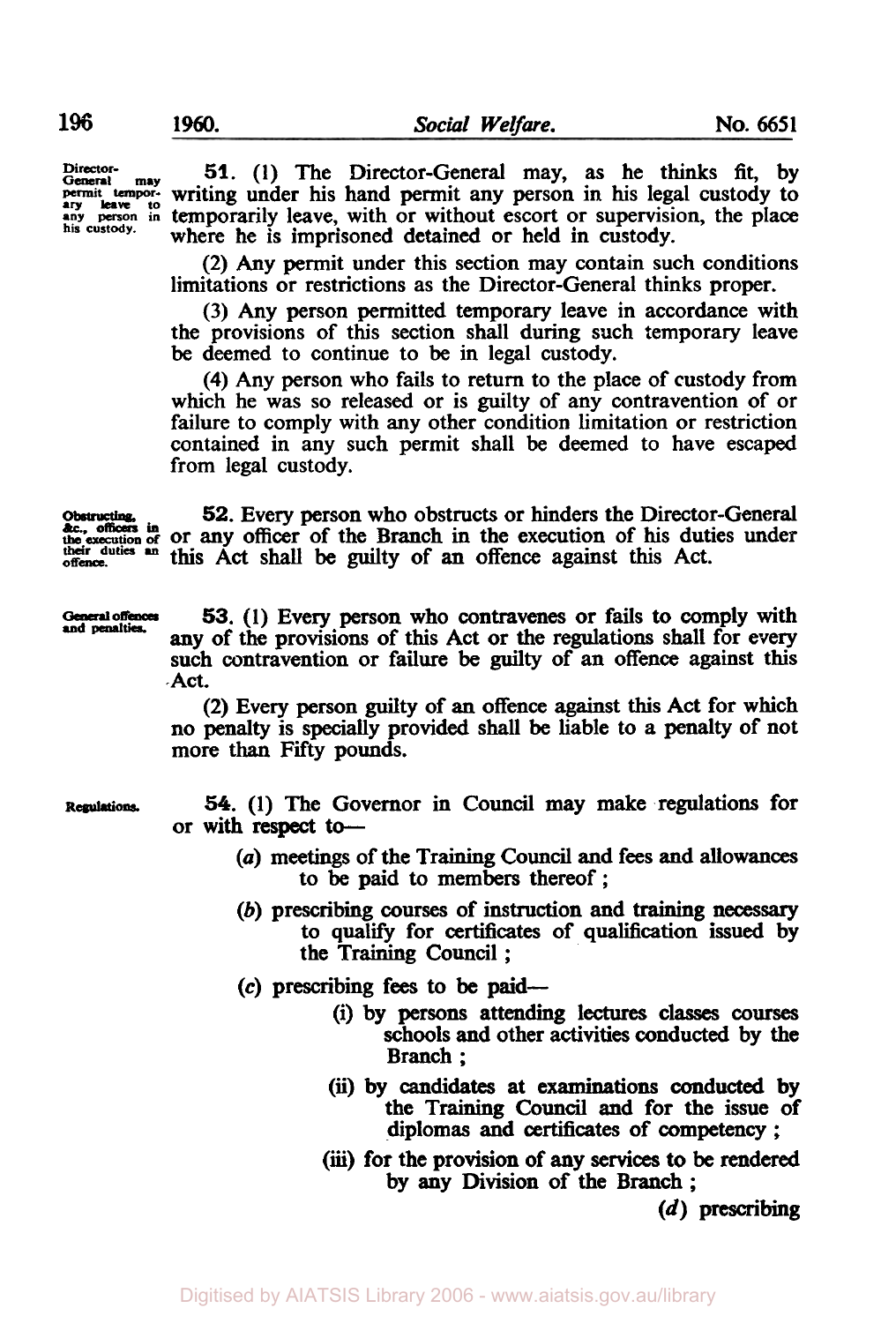- (d) prescribing such forms **and** documents **as** *are necessary*  or expedient for the administration **of this** Act ;
- **(e)** the conduct management and supervision **of** youth training centres, remand centres and such **other**  homes and institutions **as** are established under and pursuant to this **Act** or under the control of the Branch ;
- *(f)* the **correction** and **control** of young **persons** in youth training centres ;
- **(g)** providing for the admission of **ministers** of religion to youth training centres remand centres and other homes and institutions established under and pursuant to *this* Act for the purposes of the spiritual *welfare*  and pastoral *care* of their respective **inmates;**
- (h) the provision by the Branch of any **services** to the public or any **persons** or bodies of **persons** *engaged*  in **social** welfare activities ;
- *(i)* prescribing the functions powers and duties **of** youth parole **officers** ;
- (j) prescribing the terms and conditions to be included in parole orders made under this Act; and
- *(k)* generally any matter or thing authorized or required to be prescribed by *this* Act or necessary or expedient to be prescribed for **carrying** this Act into effect.

(2) *All* such regulations made under **this** Act **shall** be published *Publication of regulations*  in the *Government Gazette* and **shall be** laid before both **Houses**  of Parliament within fourteen days after the making thereof if Parliament is then sitting and if Parliament is not then sitting then within fourteen days after the next meeting of Parliament, and a copy of such regulations **shall be** posted to each member of parliament.

## PART II.-SUPPLEMENTARY.

**55.** The *Children's Court Act* 1958 shall be amended as  $\frac{\text{Amount of 1958}}{\text{No. 6218 A. 3}}$ **PART II.**—SUPPLEMENTARY.<br>
The *Children's Court Act* 1958 shall be<br>
(a) In sub-section (1) of section three—<br>
(i) after the interpretation of "Age

- 
- (a) In sub-section (1) of section three—<br>(i) after the interpretation of "Age" there shall be inserted the following interpretation  $:$ --
	- "'Branch" **means the Social** Welfare Branch of **the Chief Secretary's**  Department.' ;
	- **(ii) the** interpretation **of** Department **shall be**  repealed ;

(iii) the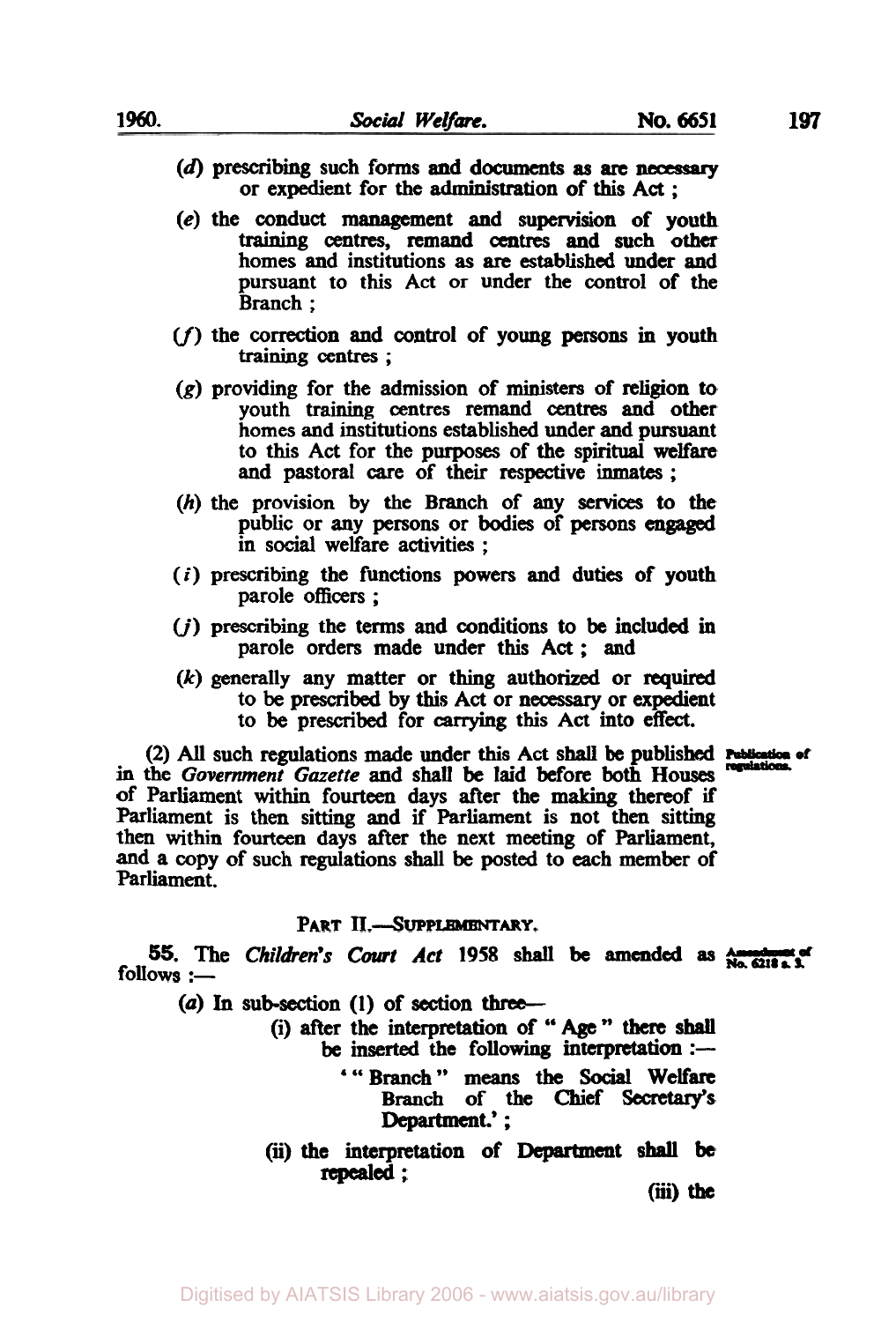**198** 

- **(iii)** the interpretations of " Juvenile school " and '' reception centre " shall be repealed ;
- (iv) after the interpretation of " Regulations " there shall be inserted the following  $interpretations :=$ 
	- ' " School " and " reception centre " respectively mean school and reception centre under the *Children's Welfare Act* **1958.'** ; and
- (v) after the interpretation of "Special magistrate"<br>there shall be inserted the following shall be inserted the following  $interpretation :=$ 
	- ' " Youth training centre " and " Remand outh training centre and Remand<br>centre " respectively mean youth training centre and remand centre under the Social *Welfare Act* 1960.' ;
- (b) In sub-section  $(1)$  of section nine after the words " subject to the Minister" there shall be inserted the words " and to the Director-General of Social Welfare and the *Social Welfare Act* <sup>1960</sup>" ;
- **(c)** In sub-section (3) of section ten for the words "The Attorney-General " there shall be substituted the words " The Chief Secretary " ;
- (d) In sub-section **(1)** of section twenty-six for the words "or juvenile school" there shall be substituted the words " or remand centre " ;
- *(e)* In section twenty-eight-
	- (i) in sub-section  $(1)$ 
		- *(a)* in paragraph *(c)* after the word " birthday " there shall be inserted the expression-" and, in addition, if it thinks fit, order that the child pay such damages compensation and costs or any one or more of<br>them as the Court thinks as the Court reasonable " :
		- (b) in paragraph *(e)-* 
			- (i) for the words " fifteen years " (where twice occurring) there shall be substituted the words "fourteen years" ; and
			- (ii) after the word "years" (where second occurring) there shall **be** inserted the **words-**

*Amendment of* **No. 6218 s.** *9.*  **Probation officers,** &c.. **subject** *to* **Director-General of Social Welfare.**  Amendment **of No. 6218 s. 10.**  Chief Secretary **may transfer probation officers.**  *Amendment of*  **No. 6218** *s. 26.* 

**Amendment of No. 6218 s. 28. Power to** *Court* **to order payment of damages.** *&c.* 

ower age for payment of

Power to order ayment of lamages, &c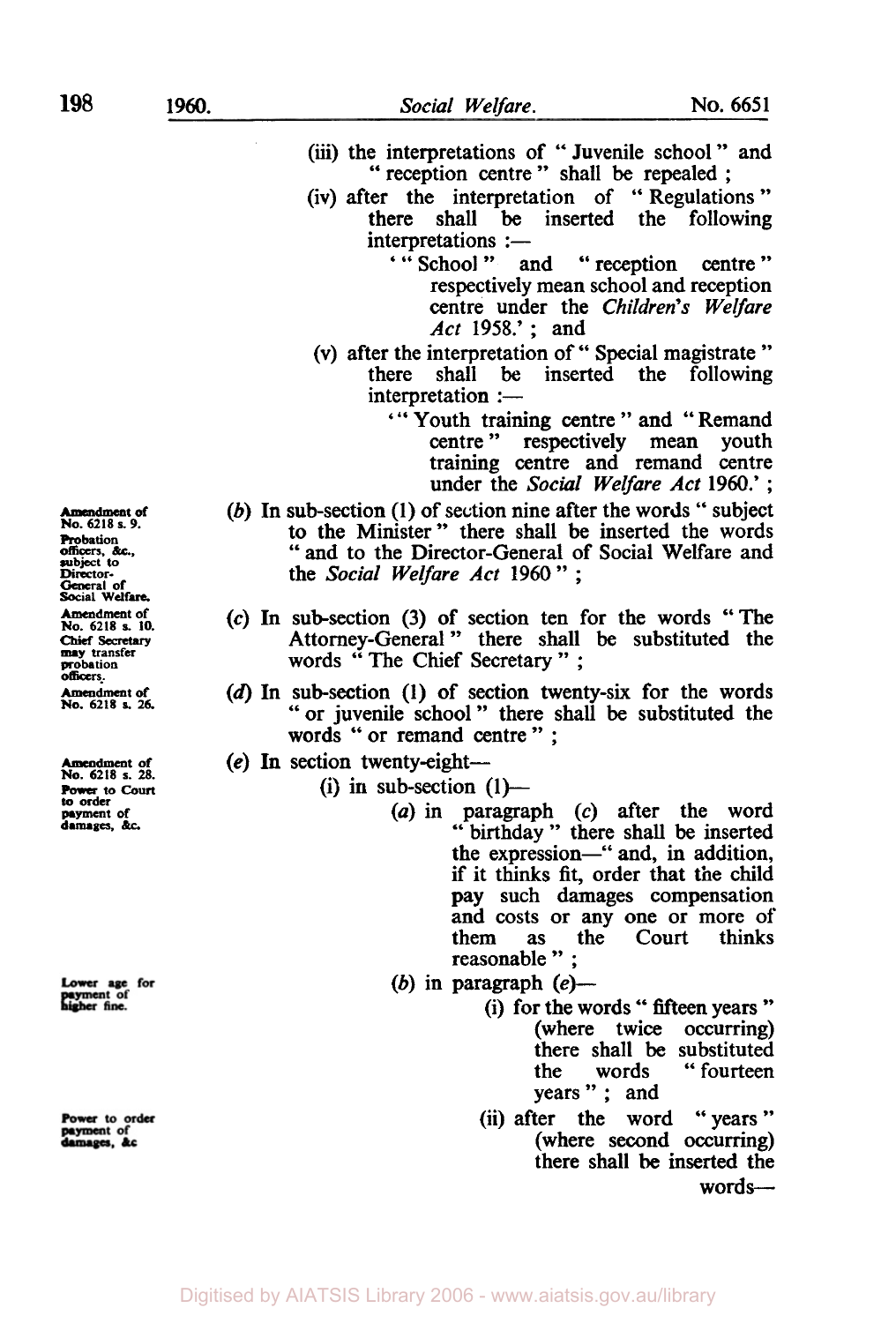words-"and, if it thinks **fit,** order that the child pay such damages compensation and costs or any one or more of them as the Court thinks reasonable" ;

 $(c)$  for paragraph  $(f)$  there shall be **Committal to** substituted the following  $\frac{c}{area}$ substituted the following **Brach** paragraph :--substituted

- $\text{paragnh} := \text{convicting him for an}$ offence for which apart **from** this **section** a **sentence**  of imprisonment may **be**  imposed otherwise than in default of payment of a fine-
	- (i) if he is under the age of fourteen years at the date of **conviction,**  admit him to the care of the Branch; or
	- *(ii)* if he is of or **over**  age fourteen **years** at the date of **con**viction, sentence **him** to be detained in a youth **training**  centre for **a period** of not more **than** two years : Provided that

where the child<br>has been has **been convicted** in the same proceedings of more **than** one such offence the Court may direct that he be detained for **an**  aggregate **period**